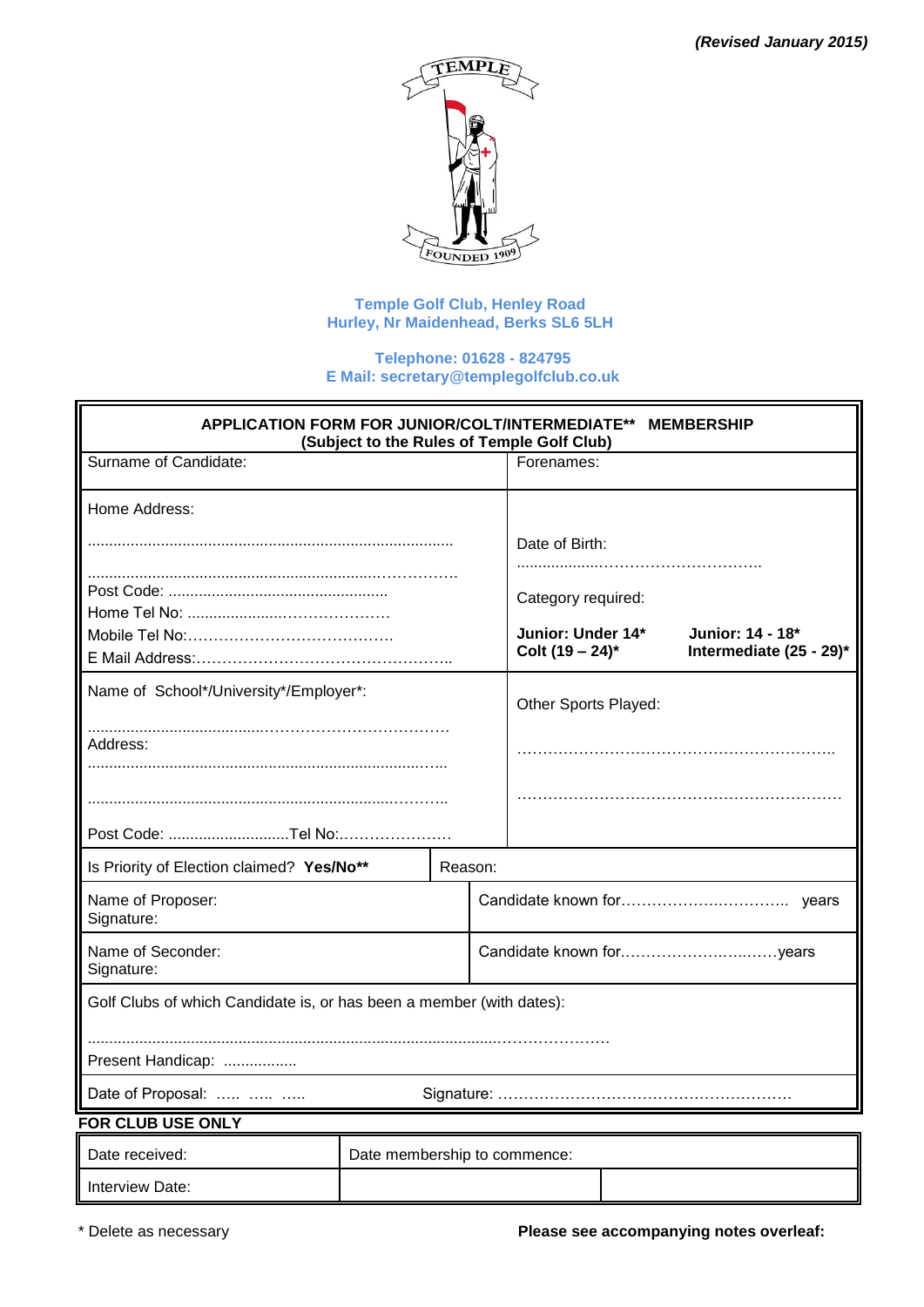

### **Notes:**

- 1. Junior membership is usually for those aged between fourteen and eighteen years of age. In exceptional circumstances and on a case by case basis, the Board of Directors may approve an application from a candidate under the age of fourteen who is in possession of a bona fide handicap or shows exceptional golfing promise.
- 2. Junior members under the age of fourteen **are not permitted to use the golf course unaccompanied**. Parents are requested to ensure that arrangements are made for their sons or daughters aged under fourteen to be accompanied whilst playing on the golf course, either by a fellow golfer or non-golfing parent. We also ask that those under fourteen notify either the Secretary's Office or the Professional's Shop on arrival at the Club. It is also advisable for either the Junior member or his/her parents to check the diary of events at the Club in advance of any planned visit.
- 3. Junior membership continues until the beginning of the Club year in which you reach the age of eighteen. The Club year is 1 August – 31 July annually. The natural membership progression is from Junior through the Colt (ages nineteen to twenty-four) and the Intermediate (ages twenty-five to twenty-nine) categories.
- 4. There are two types of Colt and Intermediate membership, one for those in full time education and one for those in employment.
- 5. **Please inform the Secretary's Office of any medical conditions or allergies that Temple Golf Club should be aware of e.g. Asthma, Epilepsy, Diabetes, Heart Condition, Allergic Reactions to Insect Bites and/or Stings and details of medication etc**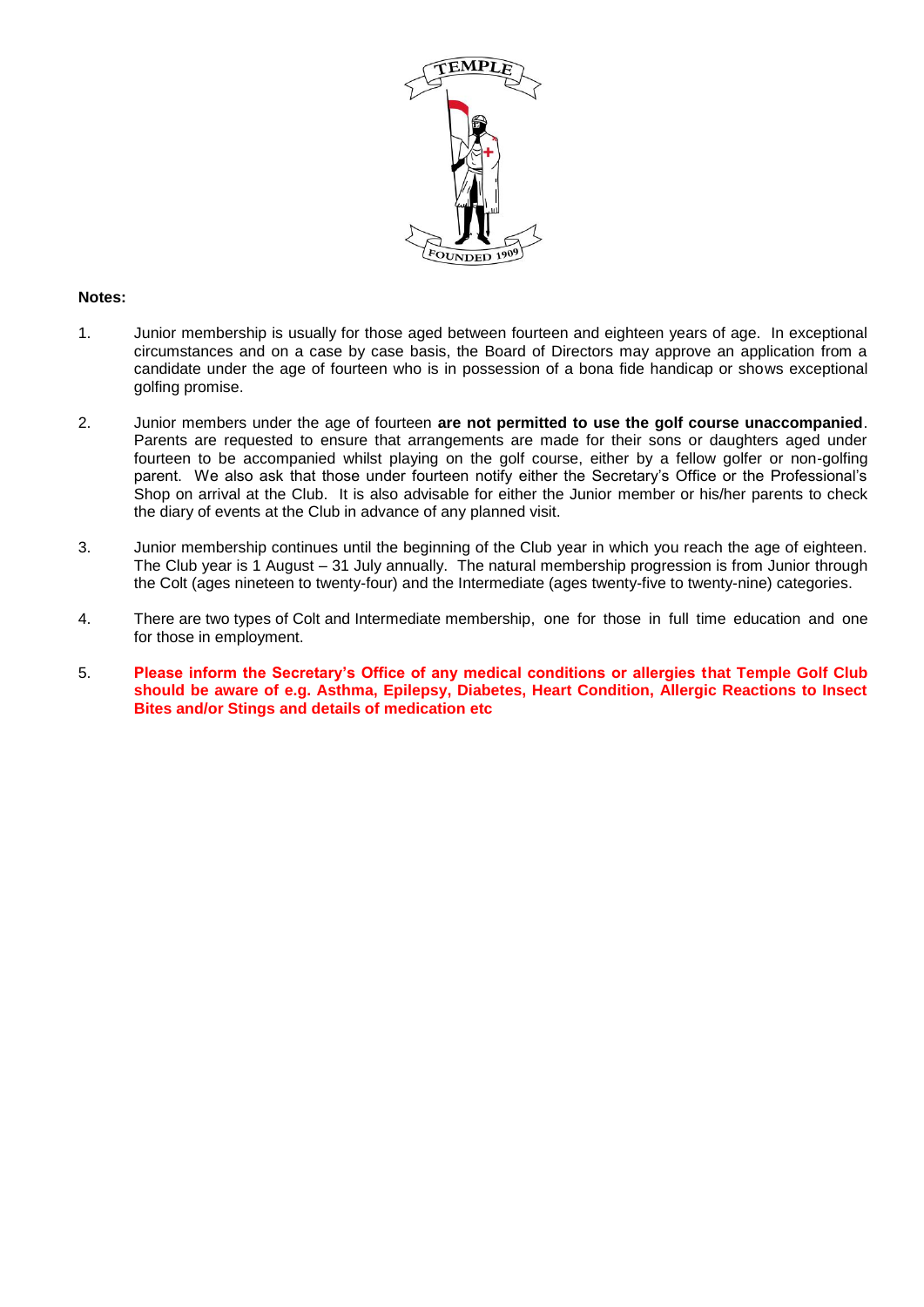

# **JUNIOR GOLFER INFORMATION FORM (UNDER 18)**

**The safety and welfare of children in our care is paramount, and it is therefore important that we are aware of any illness, medical condition and other relevant health details in order that their best interests are addressed. Please complete this form with our assurance that the information will be treated as confidential.**

*It is the responsibility of the junior and their parent/guardian to notify the Club Welfare officer or Junior Organiser if any of the given details change at any time.*

| <b>Child's Name:</b> |  |
|----------------------|--|
| Date of Birth:       |  |
| Address:             |  |
| Telephone No:        |  |

| <b>Parents' Names:</b> | Father | Mother         |
|------------------------|--------|----------------|
| Address:               |        | (If different) |
| Home Telephone No:     |        |                |
| Mobile Telephone No:   |        |                |
| Work Telephone No:     |        |                |

| <b>Emergency Contacts:</b> |                   |
|----------------------------|-------------------|
| <b>Contact 1 Name</b>      |                   |
| Relationship to child      | Home Telephone No |
| Mobile Telephone No        | Work Telephone No |
| <b>Contact 2 Name</b>      |                   |
| Relationship to child      | Home Telephone No |
| Mobile Telephone No        | Work Telephone No |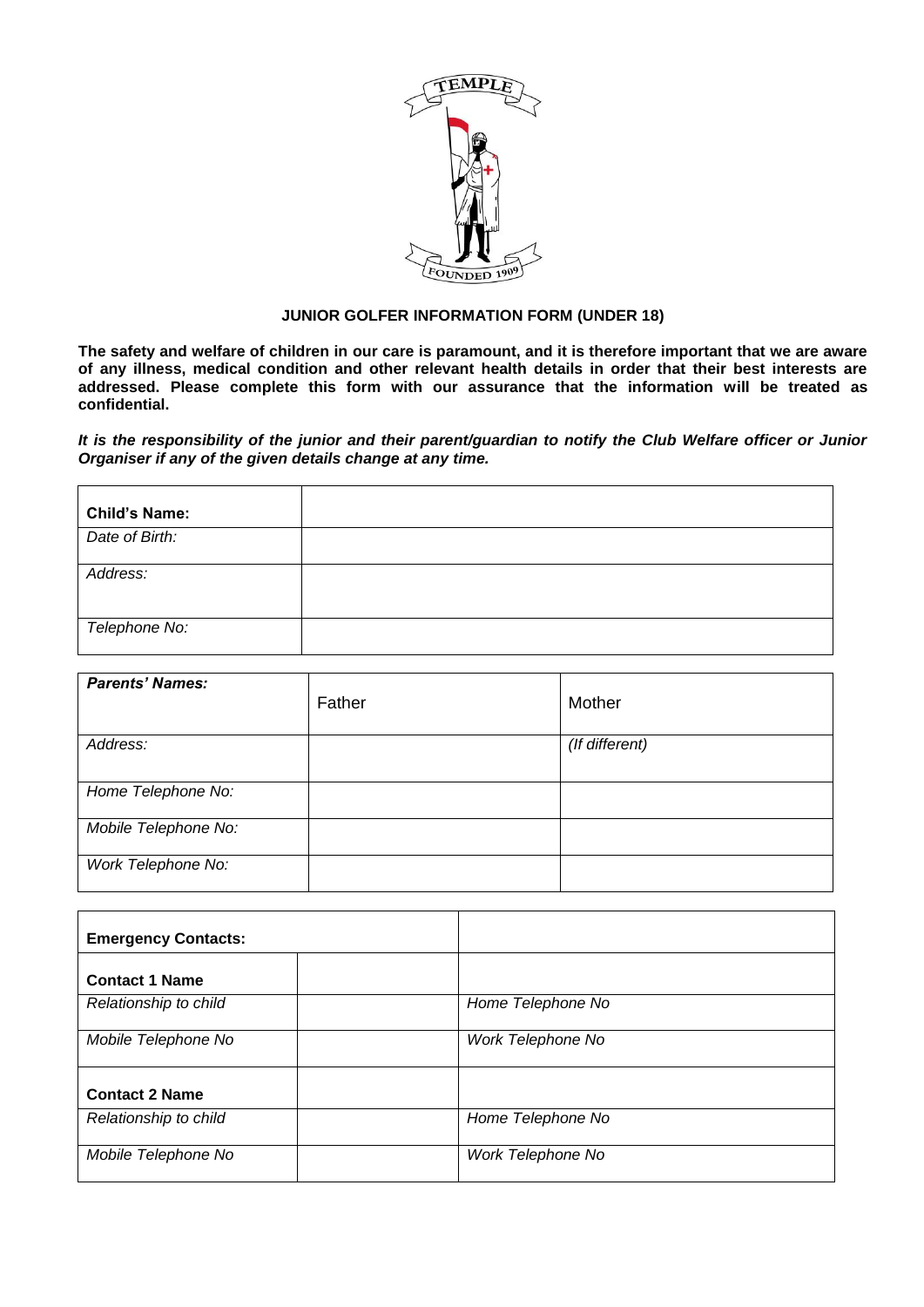# 1**. Medical Information**

| Child's Doctor's name           |  |
|---------------------------------|--|
| <b>Doctor's Surgery Address</b> |  |
| Telephone No                    |  |

# 2. **Does your child experience any conditions requiring medical treatment and/or medication?**

| – No ⊏ | * If yes please give details, including medication, dose and frequency. |
|--------|-------------------------------------------------------------------------|
|        |                                                                         |

# 3. **Does your child have any allergies?**

*Disability*

| No <sub>1</sub> | *If yes please give details. |
|-----------------|------------------------------|
|                 |                              |
|                 |                              |
|                 |                              |
|                 |                              |
|                 |                              |
|                 |                              |

# 4. **Does your child have any specific dietary requirements?**

| *Yes □ | No <sub>1</sub> | *If yes please give details. |  |
|--------|-----------------|------------------------------|--|
|        |                 |                              |  |
|        |                 |                              |  |
|        |                 |                              |  |

## 5. **What additional needs, if any, does your child have e.g. needs help to administer planned medication, assistance with lifting or access, regular snacks?**